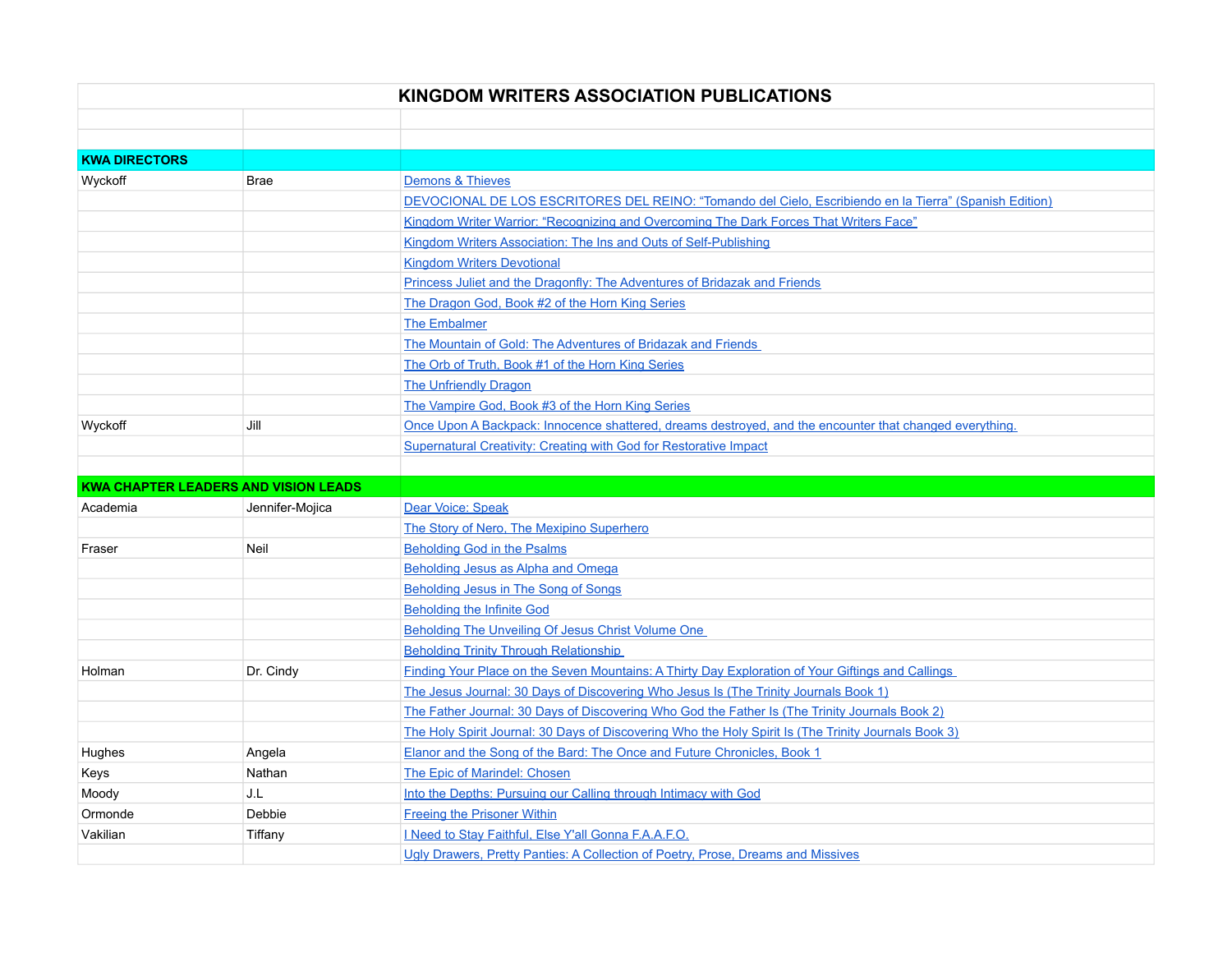| Young              | Desiree Theassa    | Kaleidoscope: A Journey to Hope                                                                                                      |
|--------------------|--------------------|--------------------------------------------------------------------------------------------------------------------------------------|
|                    |                    | Winning the Silent Battle: Exposing 8 Lies Hindering Your Mental Health                                                              |
| Welsh              | Deanne             | Adrift: True Stories of a Modern Mermaid (A Girl from the Sea Book 1)                                                                |
|                    |                    | Living with Dragons: How to Break Free from the Lies Holding You Back                                                                |
|                    |                    | Story by Story: the power of a writer (Unstoppable Writers Book 1)                                                                   |
|                    |                    | Two Worlds Collide: Sea & Air Book 1                                                                                                 |
|                    |                    | When God Calls A Writer: Moving Past Insecurity to Write with Confidence                                                             |
| Wood               | Dr. Lawrence       | <b>Love and Death Among Pigeons</b>                                                                                                  |
|                    |                    | <b>Among Pigeons</b>                                                                                                                 |
|                    |                    | The Strawberry Tree: A Story For Christmas                                                                                           |
|                    |                    |                                                                                                                                      |
| <b>KWA MEMBERS</b> |                    |                                                                                                                                      |
| Beltz              | Lysa               | Becoming Unshakeable: In a world that is shaking                                                                                     |
| Bonenberger        | Steve              | AkelDeema The Saga Volume Two: Kingdom Healers                                                                                       |
|                    |                    | AkelDeema: Volume One: Kingdom Builders                                                                                              |
|                    |                    | Through Gates of Fire Volume III: Lifting Breezes                                                                                    |
|                    |                    | Through Gates of Fire Volume One: Wingless Flight Revised Edition                                                                    |
|                    |                    | Through Gates of Fire Volume Two: Hovering Presence Revised Edition                                                                  |
| <b>Bradley</b>     | Jeanette           | The First 12 Days of Preschool: Reading, Singing, and Dancing Can Prepare Kiddos and Parents! *Sing-Along Song and Video<br>Included |
| Dang               | Kyme               | <b>Lady Dang Music</b>                                                                                                               |
| Dew                | Kathleen O'Donnell | Divine Set-Ups: Coincidence or Destiny?                                                                                              |
| Fisher             | J.D.               | Slaves of Swords: The Crystal Chaos Series, Book 1                                                                                   |
|                    |                    | Genesis of Chaos: The Chaos Origins Series, Book 1                                                                                   |
|                    |                    | Surge of Shadows: The Book and The Blade - The Crystal Chaos Series, Book 2                                                          |
|                    |                    | Tears of Destiny: The Crystal Chaos Series Prequel                                                                                   |
| Hayden             | T. N.              | <b>Child of Beasts (Prophecy Series)</b>                                                                                             |
|                    |                    | <b>Child of Family (Prophecy Series)</b>                                                                                             |
|                    |                    | <b>Child of Magic (Prophecy Series Book 5)</b>                                                                                       |
|                    |                    | <b>Child of Promise (Prophecy Series Book 8)</b>                                                                                     |
|                    |                    | <b>Child of Prophecy (Prophecy Series Book 1)</b>                                                                                    |
|                    |                    | <b>Child of Providence (Prophecy Series)</b>                                                                                         |
|                    |                    | Child of Redemption (Prophecy Series Book 6)                                                                                         |
|                    |                    | <b>Child of Sparrow (Prophecy Series)</b>                                                                                            |
|                    |                    | Child of Time (Prophecy Series Book 7)                                                                                               |
|                    |                    | <b>Mysterious Warriors: Unity</b>                                                                                                    |
|                    |                    | <b>Prophecy Series: Short Stories</b>                                                                                                |
|                    |                    | <b>The Four</b>                                                                                                                      |